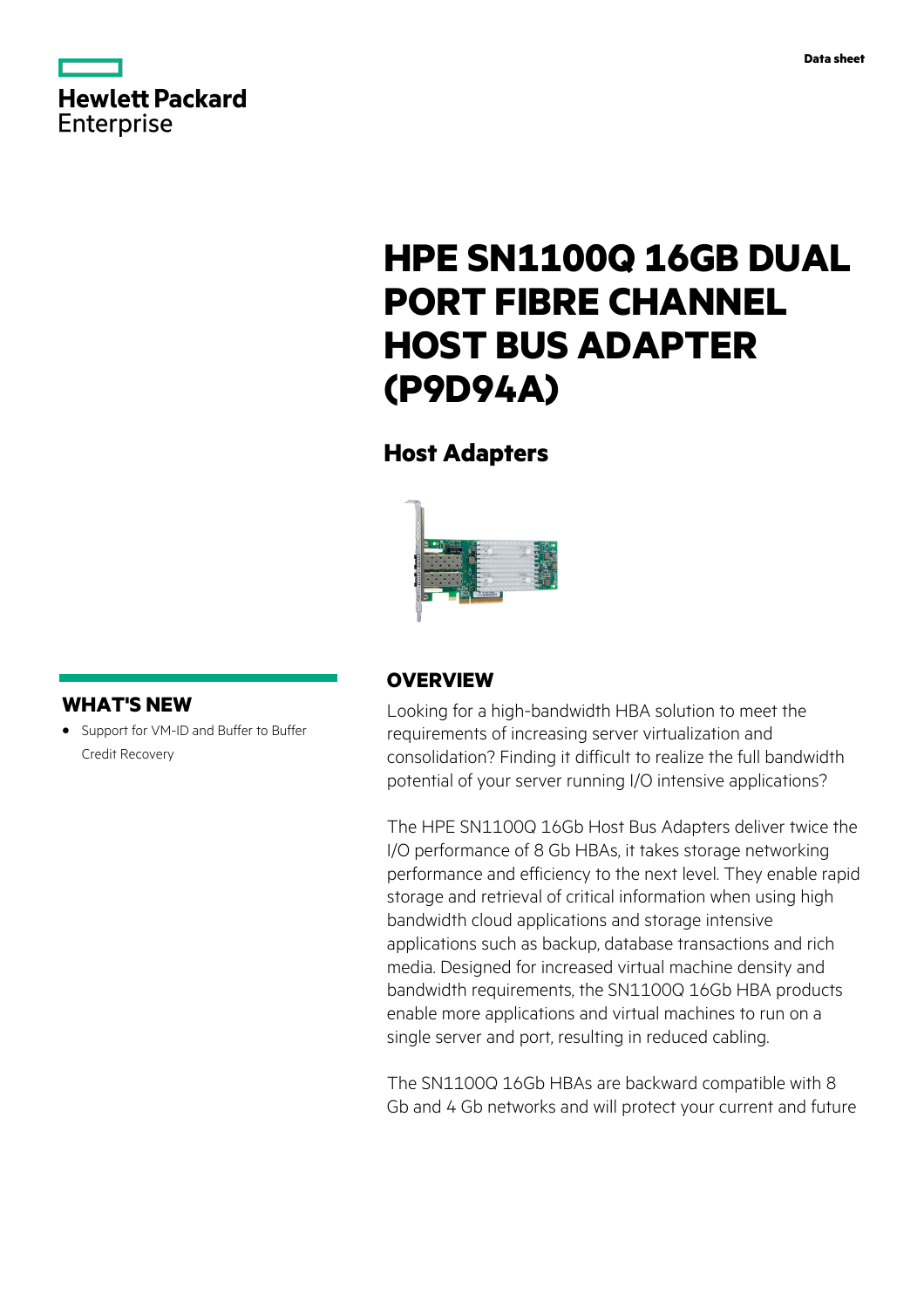### IT investments.

### **FEATURES**

#### **High-performance, Fibre Channel Host Bus Adapters**

The HPE SN1100Q 16Gb Host Bus Adapters deliver twice the I/O performance of 8 Gb Fibre Channel (FC) HBAs.

Moving to 16 Gb technology provides the infrastructure required for the more powerful servers and data intensive applications in virtualized environments.

When using storage intensive applications like backup/restore, database transactions, virtualization and rich media, the improved I/O performance enables faster storage and retrieval of data.

Designed to support emerging Non-Volatile Memory Express (NVMe) over Fibre Channel storage network.

#### **High Performance and Enhanced Capability For Critical Workloads and High SLA Environments**

The HPE SN1100Q 16Gb Fibre Channel Host Bus Adapters supports for N\_Port ID virtualization (NPIV) and industry standards-based Class-specific control (CS\_CTL), provides end-to-end quality of service (QoS).

Delivers 16Gbps line rate per physical port, and increases the number of virtual machines (VMs) per each physical HBA Port that can be supported.

Advanced diagnostics capabilities when used in conjunction with HPE B-series FC switches can reduce troubleshooting and downtime with support for features like D-port diagnostics, Link Cable Beaconing (LCB), Read Diagnostic Parameters (RDP), enhanced FDMI, FC Ping and FC Trace Route.

Data center administrators do not need to concern themselves with multiple requests from the virtualized servers potentially creating conflict.

Improves host utilization and enhances application performance.

#### **Additional Bandwidth**

The HPE SN1100Q 16Gb Host Bus Adapters allow IT departments to do more with less: less hardware, less power, less cooling, less personnel, and less budget.

They optimize existing resources by deploying an effective adaptive server solutions.

Scale physical resources through consolidation and virtualization.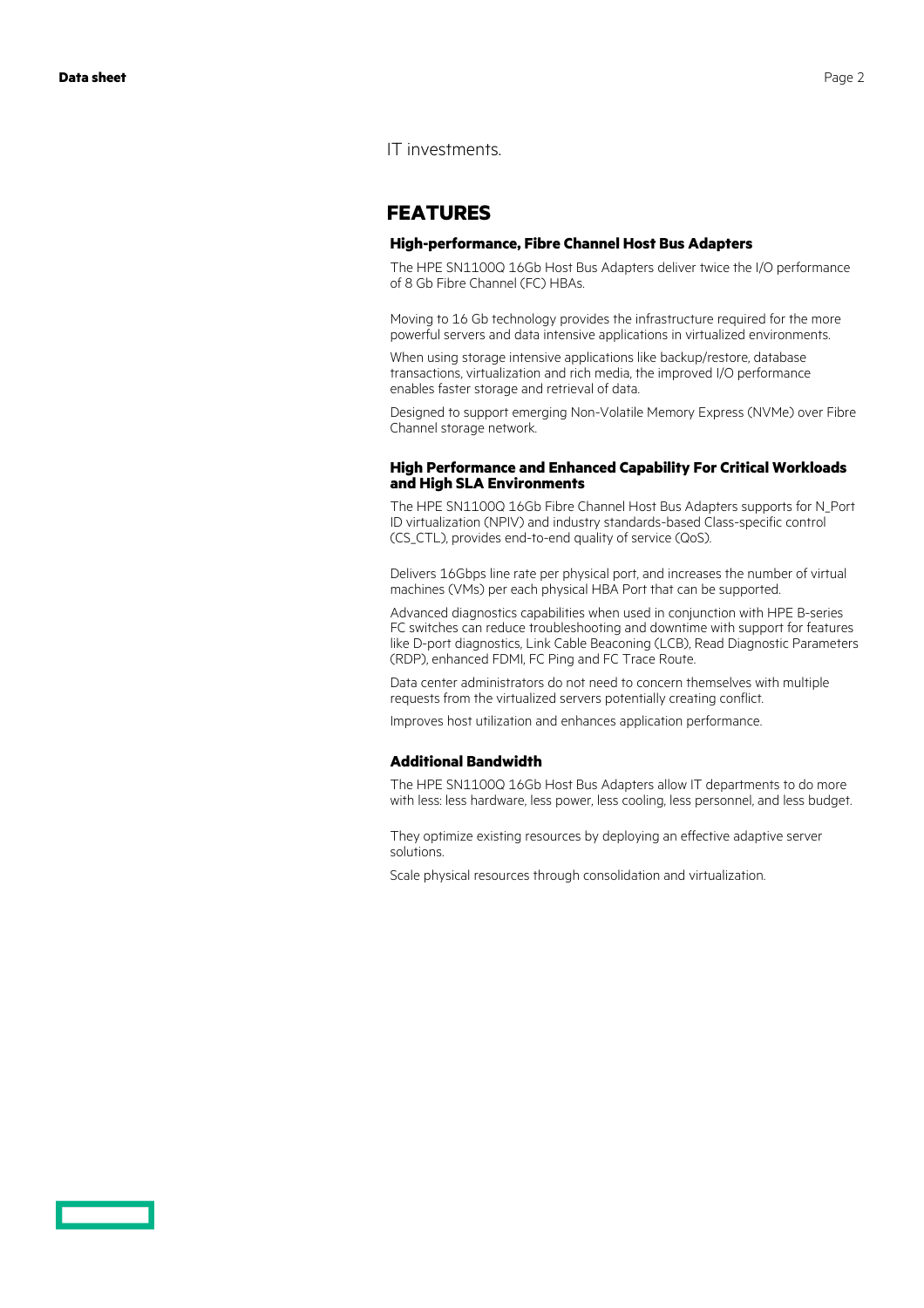<u>a sa saidh an san Saorann an S</u>

### **Technical specifications HPE SN1100Q 16Gb Dual Port Fibre Channel Host Bus Adapter**

| <b>Product Number</b>               | <b>P9D94A</b>                                                                                                                                                                       |
|-------------------------------------|-------------------------------------------------------------------------------------------------------------------------------------------------------------------------------------|
| <b>Compatible operating systems</b> | Microsoft Windows<br>Red Hat Linux<br><b>SUSE Linux</b><br><b>VMware</b><br>Please visit www.hpe.com/storage/spock for the latest available information on Operating System support |
| <b>Product Dimensions (metric)</b>  | $30.5 \times 21.6 \times 11.4$ cm                                                                                                                                                   |
| Weight                              | $0.68$ kg                                                                                                                                                                           |